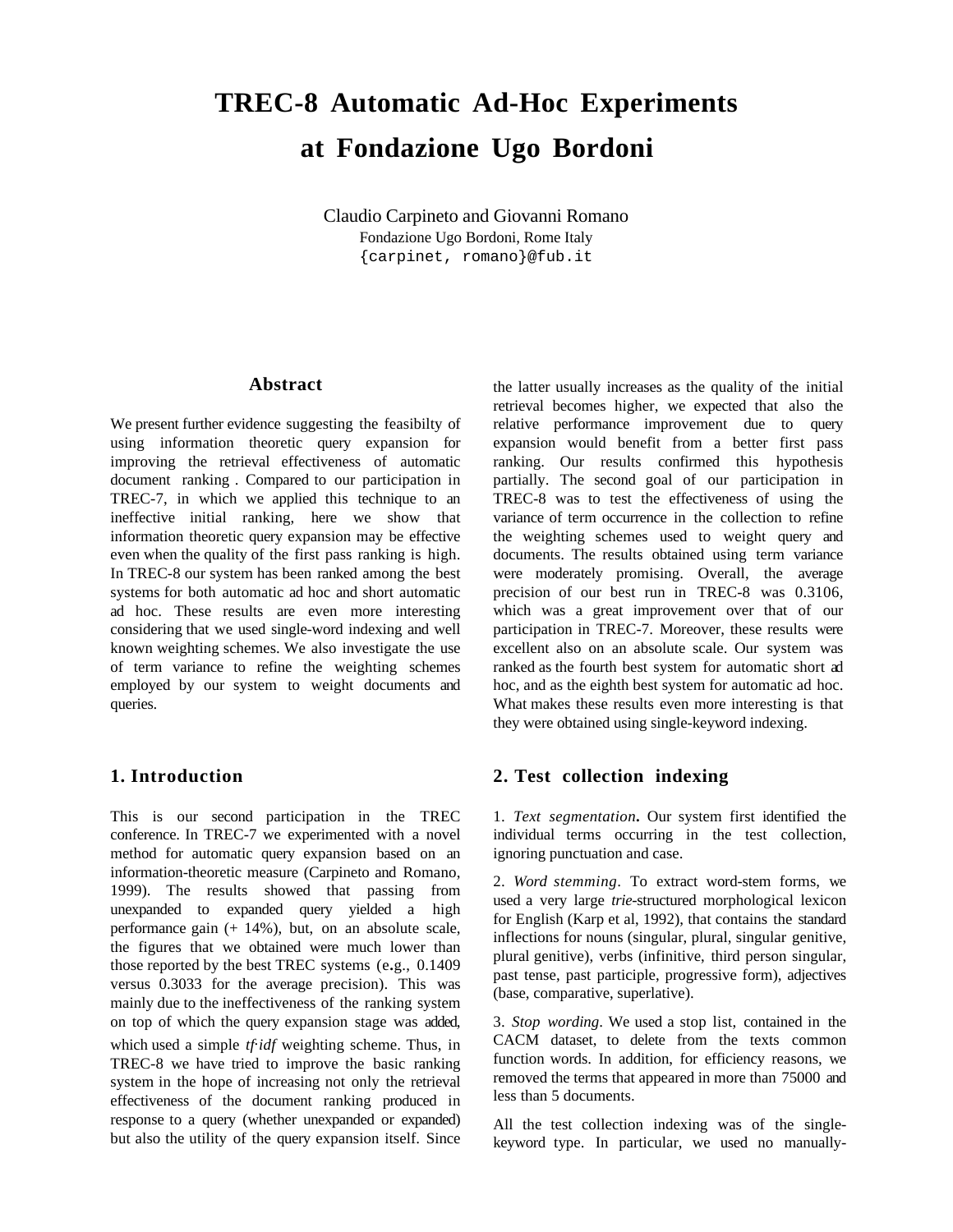predefined multiword phrases to conflate groups of related words into single concepts.

## **3. First pass ranking**

We used Okapi formula (Robertson et al., 1999) for matching queries and documents in the first pass ranking:

$$
sim(q,d) = \sum_{t \in q \wedge d} W_{d,t} \qquad W_{q,t} \qquad (1)
$$

with  $w_{d,t}$  given by

$$
\frac{(k_1 + 1) \cdot f_{d,t}}{k_1 \cdot \left[ (1-b) + b \cdot \frac{W_d}{avr_{-}W_d} \right] + f_{d,t}} \tag{2}
$$

and  $w_{q,t}$  given by

$$
\frac{(k_3+1)\cdot f_{q,t}}{k_3+f_{q,t}}\cdot \log \frac{N-f_t+0.5}{f_t+0.5}
$$
 (3)

where  $k_1$ ,  $k_3$  and *b* are constants which were set to 1.2, 1000, and 0.75 respectively.  $W_d$  is the length of document *d* expressed in words and  $avr_W/d$  is the average document length in the entire collection. The value N is the total number of documents in the collection,  $f_t$  is the number of documents in which term *t* occurs, and  $f_{x,t}$  is the frequency of term *t* in either document *d* or query *q*.

# **4. Information-theoretic query expansion**

To automatically expand the query we used the Rocchio formula (Rocchio, 1971) coupled with an informationtheoretic term scoring function, similar to the approach described in (Carpineto et al., 1999). The Rocchio formula for pseudo-relevance feedback is:

$$
Q_{\text{new}} = \alpha \cdot Q_{\text{orig}} + \frac{\beta}{|R|} \sum_{r \in R} r \tag{4}
$$

where  $Q_{\text{new}}$  is a weighted term vector for the expanded query,  $Q_{\text{orig}}$  is a weighted term vector for the original unexpanded query, R is a set of top retrieved documents (assumed to be relevant), and *r* is a weighted term vector extracted from R.

Using basic Rocchio, the weights of the terms contained

in Qorig and *r* are determined considering their primary weights, i.e., the weight of each term as determined by the weighting scheme used to produce the first pass ranking. In our approach,  $Q_{\text{orig}}$  was indeed the weighted query vector used in the first pass ranking, i.e., as determined by expression (3), but then we used a different method than expression (2) to weight each expansion term contained in *r*. Our weighting was based on the Kullback-Lieber distance between the distribution of the term in R and the distribution of the term in the whole collection. More precisely, each expansion term was assigned a score given by:

$$
score(t) = [pR(t) - pC(t)] \cdot log [pR(t) / pC(t)] \qquad 5)
$$

where  $p<sub>X</sub>(t)$  is the probability of occurrence of term *t* in the set of documents X, R indicates the pseudo-relevant set, C indicates the whole collection. The main rationale of using a term-scoring function based on distribution analysis to reweight expansion terms is that in this way a term that is good for a given query can receive a high score even when its weight in the collection is low, whereas with basic Rocchio there may be a mismatching between the relevance of a term to a given query and the weight actually assigned to it (Carpineto and Romano, 1999).

From a practical point of view, we considered as expansion candidates all terms contained in R, and then selected those with the highest score. To estimate  $p<sub>X</sub>(t)$ , we used the ratio between the number of occurrences of *t* in X, treated as a long string, and the total number of terms in X. The other parameters involved in this method were chosen as follows. The constant  $\alpha$  and  $\beta$  in expression (1) were set to 1 and 1.5, respectively; we used 12 pseudo-relevant documents and 50 expansion terms were considered for inclusion in the expanded query. The choice for the values of these parameters was based on earlier results obtained in past TREC conferences and on some experiments that we performed on the TREC-7 data.

## **5. Refining query and document weighting with term variance**

Classical weighting scheme usually do not take into account the variance  $(\sigma^2)$  of term occurrence in the collecction of documents. This may be a useful information to identify terms that truly differentiate and relate subsets of documents. Generally speaking, the lower the variance of a term, the less likely it is that the term is a good one. Common function words, for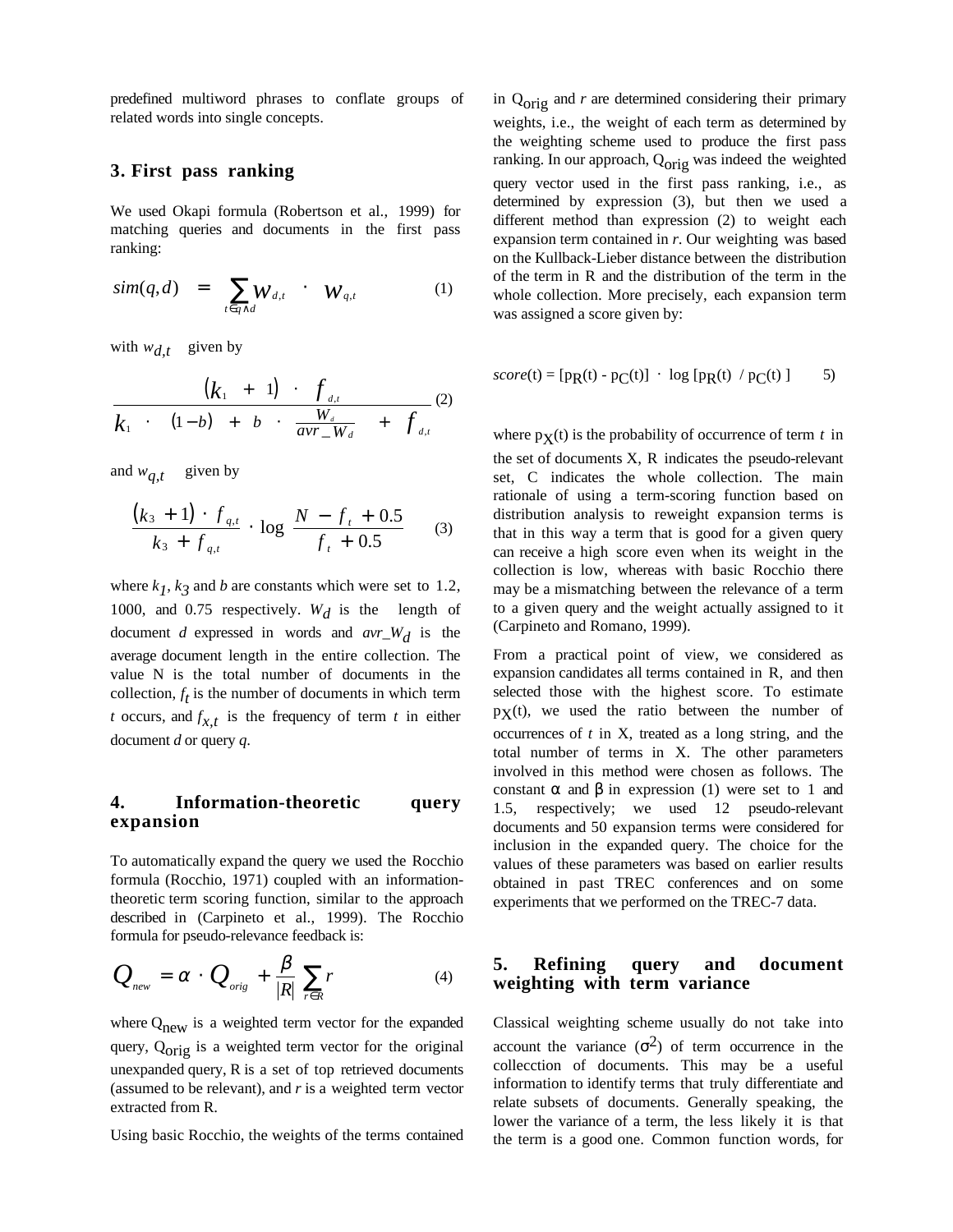instance, are likely to exhibit a low variance because they tend to occur in similar proportions in all documents. In order to compute the variance of a term, we considered the whole set of documents (including those that did not contain that term) and used two alternative methods to compute the term occurrence in a document: term frequency (tf), and normalized term frequency wrt document length (norm-tf).

We used the term variance to modify both the document weights and the scores used to weight the expansion terms. To change the document weights, we simply multiplied expression (2) by  $log \sigma^2$ . The modification of the expansion terms weights required more caution, because the introduction of  $\sigma^2$  may interact with the information-theoretic measure used to weight the expansion terms in the first place. Recall that, using expression (5), a term is assigned a high score if it is much more concentrated in the top documents than the whole collection. This indication about the goodness of a term may be inversely related to the term variance, in the sense that a small variance may further imply that the term appears only in the top documents while a high variance may suggest that the behavior captured by expression (5) will be more likely attributed to chance. This implies that the terms to be favored to refine query weighting are those with small variance, rather than high variance. In fact, experimenting with TREC-7, we noticed that using  $\sigma^2$  as a factor hurt performance, while using its inverse improved performance. Thus, we modified the weights of expansion terms by the inverse of  $log\sigma^2$ .

It is useful to examine the relation between  $\sigma^2$  and the *idf* factor (logN/df), because the latter is a relative frequency measure of the same kind as  $\sigma^2$ , with a similar goal: identifying terms that help distinguish the documents to which they are assigned from the remainder of the collection. One might think that  $\sigma^2$  is directly related to *idf* (e.g., the higher *idf*, the higher  $\sigma^2$ ), but it turns out that this is not the case. A high value of *idf* will usually produce a low value of  $\sigma^2$ , while a low value of *idf* may be associated to a high as well as to a low value of  $\sigma^2$ , depending on the distribution of terms in the documents in which they are contained. On the other hand, if we considered only the documents that contain the given term, the value of σ2 would be totally independent of the value of *idf*, irrespective of how we chose to compute the term occurrence. In fact,  $\sigma^2$  and *idf* are based on different variables (number of occurrences versus binary value of occurrence/non-occurrence) and perform different statistical operations on those variables (variance versus mean). Therefore they seem to capture different patterns of data regularities and can be used together in a comprehensive weighting scheme.

## **6. Results**

In Table 1 we show the performance of four different document rankings with expanded query. The four runs were characterized by the following parameters: title + description, without variance; title  $+$  description  $+$ narrative, without variance; title  $+$  description  $+$ narrative, with  $\sigma^2_{\text{tf}}$ ; title + description + narrative, with  $\sigma_{\text{norm-tf}}^2$ . In Table 1 we also show the results of document ranking with unexpanded query used as a baseline. The results are reported using the standard TREC performance evaluation measures.

Table 1 shows that the four rankings with expanded query had better results than unexpanded query for virtually all evaluation measures, including precision for the first retrieved documents. Of the four expanded runs, those using T+D+N fared consistently better than the one with only T+D, with small, but not negligible, differences. The introduction of variance in the method employing the full topic description was beneficial, especially as far as average precision was concerned. In particular, we obtained the best average precision result – i.e., 0.3106 - using  $\sigma_{\text{norm-tf}}^2$ .

As mentioned before, we wanted to test the hypothesis that when using a better baseline retrieval the shift from unexpanded query to expanded query would increase the relative performance improvement. While the performance of ranking with unexpanded query in TREC-8 was higher than double what it was in TREC-7, the relative performance improvement after query expansion in TREC-8 was the same as TREC-7 (+14%). Thus, the relative performance improvement due to expansion was not as high as expected. One possible explanation for this is that when the initial retrieval is really good, it can be hardly improved further upon. The reported results were obtained by averaging over the whole set of topics; a topic by topic analysis might help better understand when and why the relative performance variations are different. The second main goal of our experiments was to test the effectiveness of the use of term variance in the weighting scheme. Our results provide some evidence that it may be a promising directions, but of course this issue needs to be investigated more carefully.

It is also useful to compare the overall performance of our system with that of the other official runs in the Ad-hoc category.

Considering average precision as the measure for performance comparison, our best runs for automatic ad hoc (fub99tt) and for automatic short ad hoc (fub99td) were ranked as the eight and the fourth best system, respectively. A query by query analysis revealed that we achieved better than median performance for 37 topics in automatic ad hoc and for 40 topics in automatic short